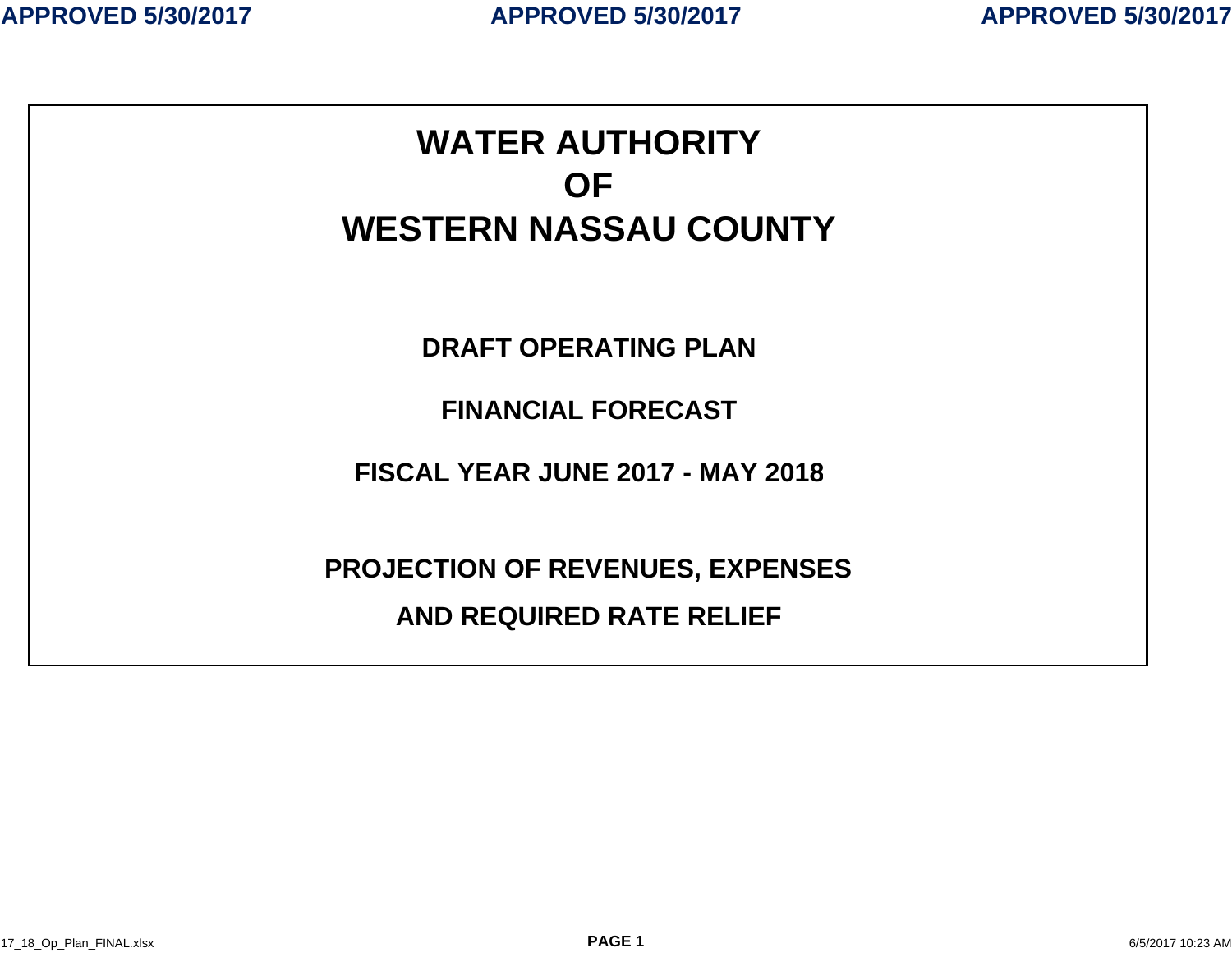### **Water Authority of Western Nassau Count y Draft Operating Plan Fiscal Year June 2017 - May 2018**

| <b>Table Of Contents</b><br><b>Title</b>          | <b>Description</b>                                     | Page # |
|---------------------------------------------------|--------------------------------------------------------|--------|
| <b>Summary of Revenue Requirement</b>             | Summary of Major Items included in Revenue Requirement | 3      |
| <b>Debt Coverage Ratio</b>                        | <b>Calculation of Required Debt Coverage Ratio</b>     | 4      |
| <b>Total Operation &amp; Maintenance Expenses</b> | Proposed Plan vs. Prior Operating Plan                 | 5      |
| <b>Production Expenses</b>                        | <b>Proposed Plan vs. Prior Operating Plan</b>          | 6      |
| <b>Transmission &amp; Distribution Expenses</b>   | <b>Proposed Plan vs. Prior Operating Plan</b>          | 7      |
| <b>Customer Service Expenses</b>                  | Proposed Plan vs. Prior Operating Plan                 | 8      |
| <b>Administrative &amp; General Expenses</b>      | <b>Proposed Plan vs. Prior Operating Plan</b>          | 9      |
| <b>Total Operation &amp; Maintenance Expenses</b> | <b>Comparison to Last Fiscal Year</b>                  | 10     |
| <b>APPENDIX A</b>                                 | <b>Breakdown of Required Rate Relief by Element</b>    | 11     |
| <b>APPENDIX B</b>                                 | <b>Summary of Change in Revenue Requirement</b>        | 12     |
| <b>PROPOSED TARIFF RATES</b>                      | <b>Metered Customers</b>                               | 13     |
| <b>PROPOSED TARIFF RATES</b>                      | <b>Fire Protection Customers</b>                       | 14     |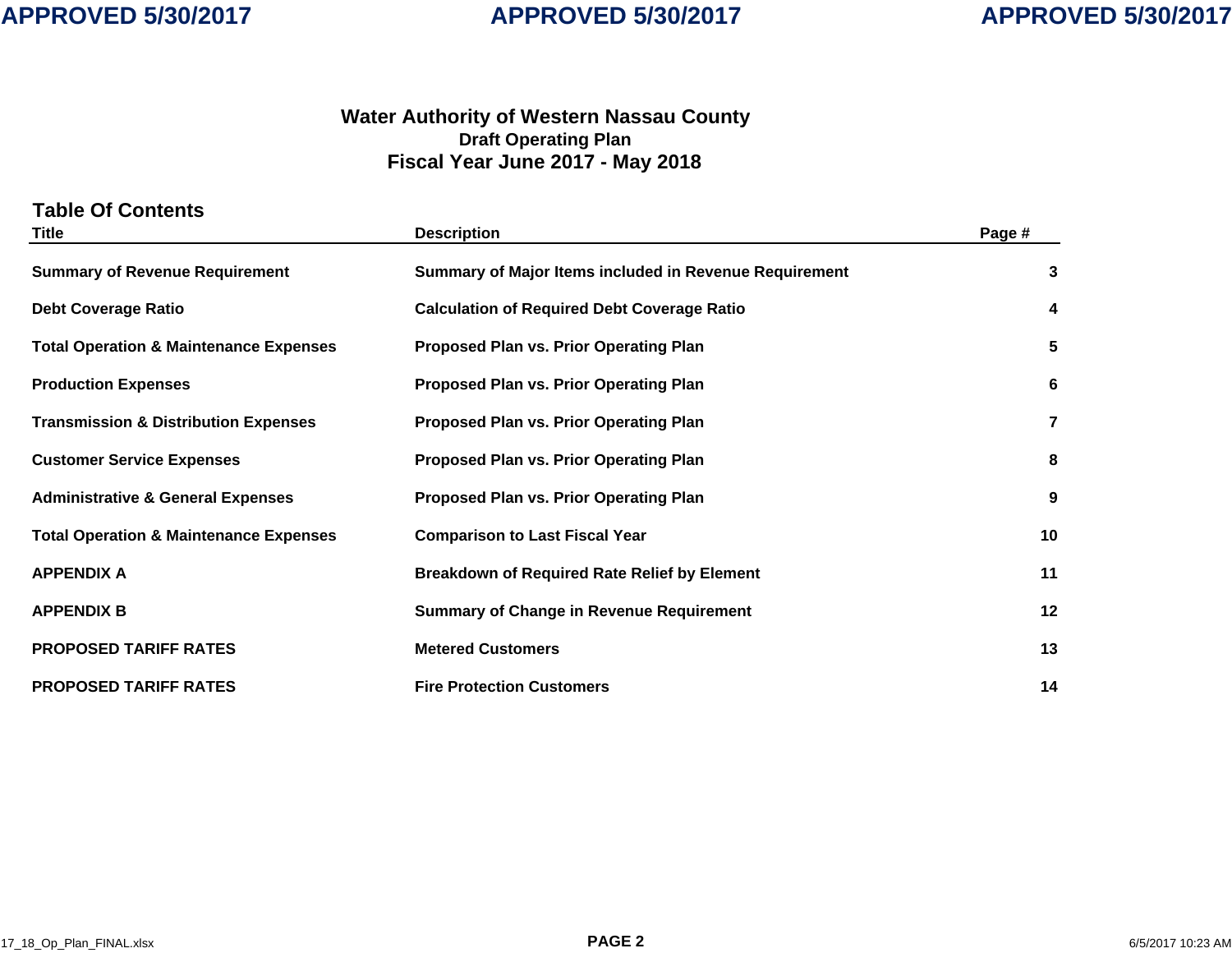# **APPROVED 5/30/2017**

### **Water Authority of Western Nassau County**

**Summary of Revenue Requirement**

| <b>Fiscal Year</b> |  |
|--------------------|--|
|--------------------|--|

| <b>Fiscal Year</b>                                                             |                |                |              |           |              |              | Variance        |                 |
|--------------------------------------------------------------------------------|----------------|----------------|--------------|-----------|--------------|--------------|-----------------|-----------------|
| $2017 - 18$                                                                    | <b>Tariffs</b> | Rate           | Op Plan      | Rate      | Op Plan      | Op Plan      | <b>Before</b>   | <b>Percent</b>  |
|                                                                                | Projected      | <b>Subsidy</b> | $2017 - 18$  | Change *  | $2017 - 18$  | $2016 - 17$  | <b>Increase</b> | <b>Increase</b> |
| <b>Operating Revenues:</b>                                                     |                |                |              |           |              |              |                 |                 |
| <b>Residential Water Sales</b>                                                 | \$12,234,300   |                | \$12,234,300 | \$306,399 | \$12,540,699 | \$12,228,490 | \$5,810         | 2.50%           |
| <b>Commercial Water Sales</b>                                                  | 3,363,100      |                | 3,363,100    | 84,227    | 3,447,327    | 3,126,470    | 236,630         | 2.50%           |
| <b>Municipal Hydrant Rentals</b>                                               | 2,276,400      |                | 2,276,400    | 57,011    | 2,333,411    | 2,276,400    |                 | 2.50%           |
| <b>Commercial Fire Sprinklers</b>                                              | 174,200        |                | 174,200      | 4,363     | 178,563      | 171,140      | 3,060           | 2.50%           |
| <b>Water Sales</b>                                                             | 18,048,000     |                | 18,048,000   | 452,000   | 18,500,000   | 17,802,500   | 245,500         | 2.50%           |
| <b>Other Revenue</b>                                                           | 87,500         | 236,000        | 323,500      |           | 323,500      | 74,500       | 249,000         |                 |
| <b>Rate Stabilization Contribution *</b>                                       |                |                |              | (452,000) | (452,000)    | 500,000      | (500,000)       |                 |
| <b>Total Revenues</b>                                                          | 18,135,500     | 236,000        | 18,371,500   |           | 18,371,500   | 18,377,000   | (5,500)         |                 |
| <b>Operating Expenses:</b>                                                     |                |                |              |           |              |              |                 |                 |
| <b>Operations &amp; Maintenance</b>                                            | 9,289,640      |                | 9,289,640    |           | 9,289,640    | 9,138,010    | 151,630         |                 |
| <b>Amortization of Plant</b>                                                   | 2,220,000      |                | 2,220,000    |           | 2,220,000    | 1,980,000    | 240,000         |                 |
| <b>Total Operating Expenses</b>                                                | 11,509,640     |                | 11,509,640   |           | 11,509,640   | 11,118,010   | 391,630         |                 |
| <b>Total Utility Operating Margin</b>                                          | 6,625,860      | 236,000        | 6,861,860    |           | 6,861,860    | 7,258,990    | (397, 130)      |                 |
| <b>Interest Charges &amp; Other:</b>                                           |                |                |              |           |              |              |                 |                 |
| <b>Interest on Bonds</b>                                                       | 4,954,900      |                | 4,954,900    |           | 4,954,900    | 5,061,800    | (106, 900)      |                 |
| <b>Amortization of Debt Expense</b>                                            | (344, 100)     |                | (344, 100)   |           | (344, 100)   | (344, 100)   |                 |                 |
| <b>Transfer From Rate Fund</b>                                                 |                |                |              |           |              |              |                 |                 |
| Less: Interest & Other Income                                                  | (767, 200)     |                | (767, 200)   |           | (767, 200)   | (673, 200)   | (94,000)        |                 |
| <b>Net Interest Charges</b>                                                    | 3,843,600      |                | 3,843,600    |           | 3,843,600    | 4,044,500    | (200, 900)      |                 |
| <b>Surplus (Deficit)</b>                                                       | \$2,782,260    | \$236,000      | \$3,018,260  |           | \$3,018,260  | \$3,214,490  | (\$196,230)     |                 |
| <b>Debt Coverage Ratio</b>                                                     | 1.311          |                | 1.390        |           | 1.390        | 1.350        |                 |                 |
| <b>Required Change in Rates</b>                                                |                |                |              | \$452,000 | \$452,000    | \$1,530,000  |                 |                 |
| <b>Required Change in Revenue</b>                                              |                | \$236,000      |              |           | \$236,000    | \$2,030,000  |                 |                 |
| <b>Percentage Rate Change</b>                                                  |                |                |              | 2.50%     | 2.50%        | 9.40%        |                 |                 |
| <b>Rate Stabilization Contribution *</b>                                       |                |                |              | $-2.50%$  | $-2.50%$     | 3.07%        |                 |                 |
| <b>Average Residential Bill</b>                                                |                |                |              |           | \$471        | \$459        |                 |                 |
| <b>Average Commercial Bill</b>                                                 |                |                |              |           | \$1,896      | \$1,850      |                 |                 |
| * NOTE: A \$452,000 CONTRIBUTION IS BEING MADE TO OUR RATE STABILIZATION FUND. |                |                |              |           |              |              |                 |                 |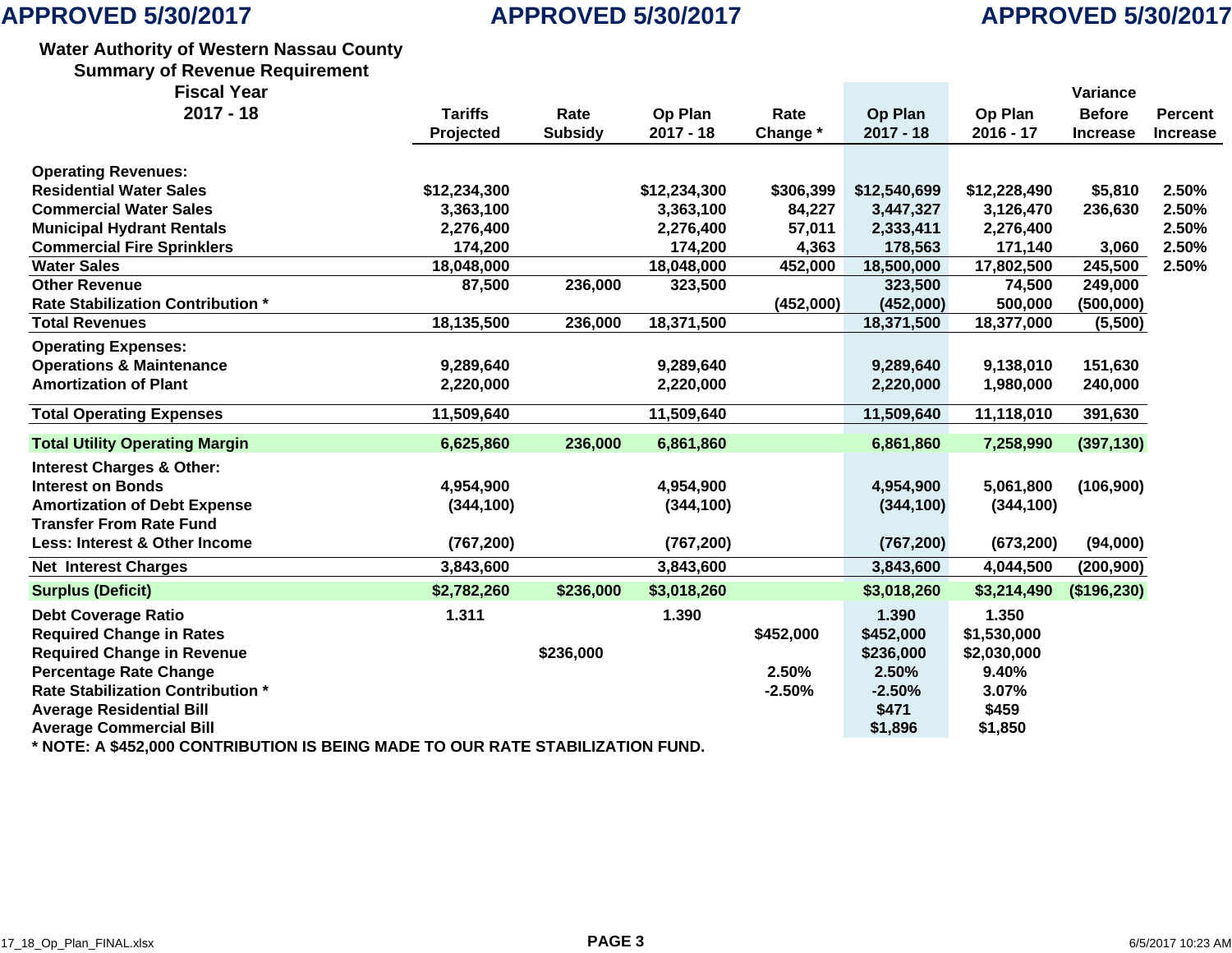#### **Water Authority of Western Nassau County Draft Operating Plan Debt Coverage Ratio 2017 - 18**

|                                       | Operating            | <b>Operating</b>   | Operating          | Operating   |
|---------------------------------------|----------------------|--------------------|--------------------|-------------|
|                                       | <b>Plan</b>          | <b>Plan</b>        | <b>Plan</b>        | <b>Plan</b> |
|                                       | <b>Current Rates</b> | <b>Adjustments</b> | <b>Rate Change</b> | $2016 - 17$ |
|                                       |                      | (b)                |                    |             |
| <b>Total Utility Operating Margin</b> | \$6,625,860          | \$236,000          | \$6,861,860        | \$7,258,990 |
|                                       |                      |                    |                    |             |
| Add:                                  |                      |                    |                    |             |
| (a) Non-cash Items                    | 2,220,000            | 350,000            | 2,570,000          | 1,980,000   |
| Interest & Other Income               | 767,200              |                    | 767,200            | 673,200     |
|                                       |                      |                    |                    |             |
| <b>Total Available for Coverage</b>   | 9,613,060            | 586,000            | 10,199,060         | 9,912,190   |
|                                       |                      |                    |                    |             |
| <b>Debt Service:</b>                  |                      |                    |                    |             |
| <b>Interest on Revenue Bonds</b>      | 4,954,900            |                    | 4,954,900          | 5,061,800   |
| <b>Principle on Revenue Bonds</b>     | 2,380,000            |                    | 2,380,000          | 2,280,000   |
|                                       |                      |                    |                    |             |
|                                       |                      |                    |                    |             |
| <b>Net Debt Service</b>               | \$7,334,900          |                    | \$7,334,900        | \$7,341,800 |
|                                       |                      |                    |                    |             |
| Ratio                                 | 1.31                 | 1.39               | 1.39               | 1.35        |
|                                       |                      |                    |                    |             |

**(a) Non-cash items are added back to Utility Operating Income and has no effect on the Debt Coverage Ratio.**

**(b) Adjustment required to reach 1.35 Coverage Rati o**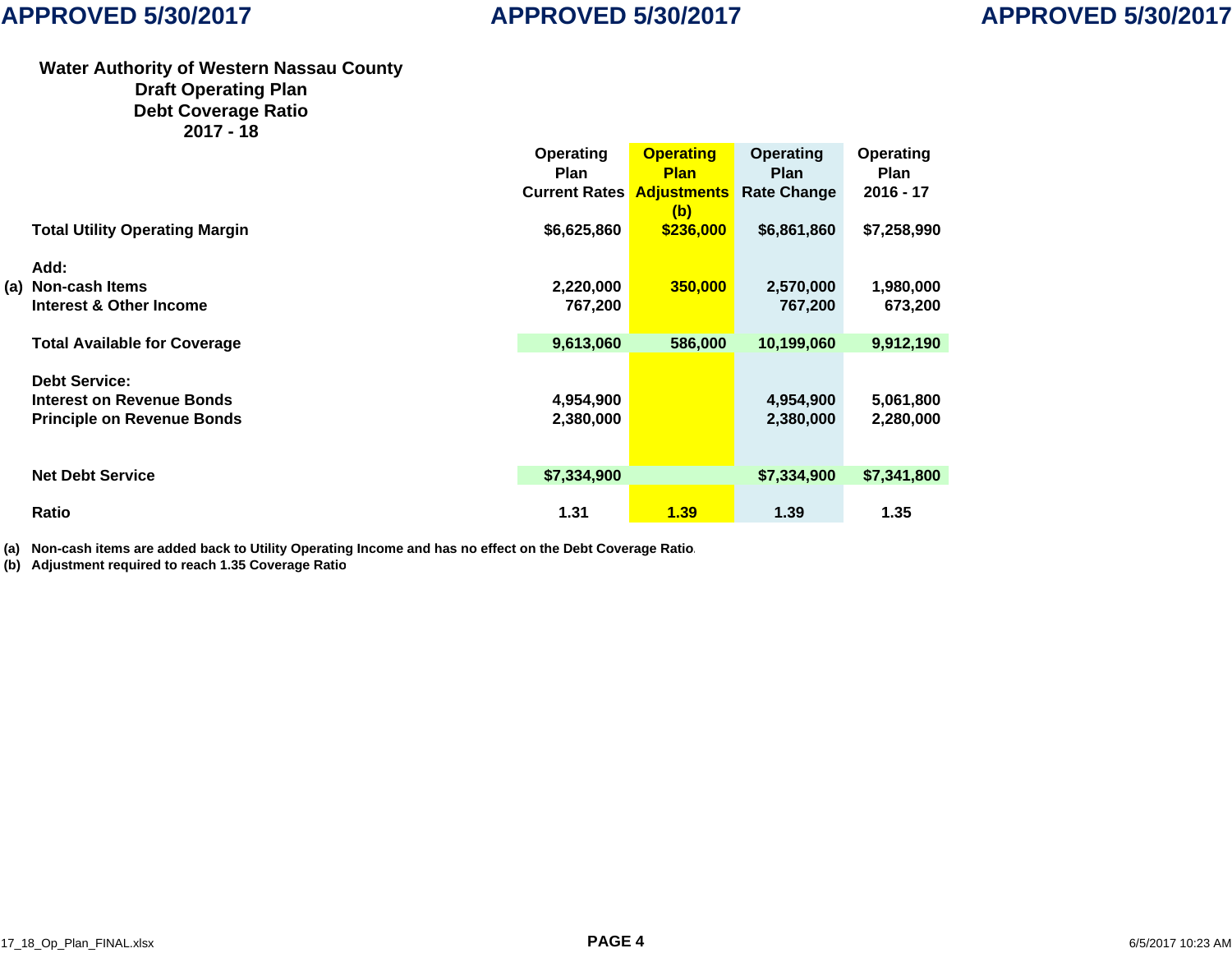| <b>Proposed Plan vs. Prior Operating Plan</b>     | <b>Projected</b> | <b>Op Plan</b> |               |
|---------------------------------------------------|------------------|----------------|---------------|
| <b>Total Operation &amp; Maintenance Expenses</b> | $2017 - 18$      | $2016 - 17$    | <b>Change</b> |
| <b>Supervisory Salaries</b>                       | \$1,380,240      | \$1,181,120    | \$199,120     |
| <b>Non Supervisory Salaries</b>                   | 2,305,480        | 2,338,410      | (32, 930)     |
| <b>Payroll Overheads</b>                          | 2,071,390        | 1,934,010      | 137,380       |
| <b>Transportation</b>                             | 284,430          | 284,670        | (240)         |
| <b>Materials &amp; Stores</b>                     | 43,500           | 42,700         | 800           |
| <b>Tools &amp; Equipment including Uniforms</b>   | 40,670           | 55,410         | (14, 740)     |
| <b>Laboratory Charges</b>                         | 102,000          | 100,000        | 2,000         |
| <b>Chemicals</b>                                  | 216,000          | 230,000        | (14,000)      |
| <b>Production Contractors</b>                     | 109,350          | 193,990        | (84, 640)     |
| <b>T &amp; D Contractors</b>                      | 120,600          | 111,800        | 8,800         |
| <b>Billing and Inserting Contractor</b>           | 72,000           | 70,010         | 1,990         |
| <b>Special Services</b>                           | 254,400          | 196,800        | 57,600        |
| <b>Purchased Power</b>                            | 1,257,600        | 1,348,000      | (90, 400)     |
| <b>Building &amp; Yard Maintenance</b>            | 12,350           | 11,070         | 1,280         |
| <b>Various Training and Education</b>             | 18,720           | 23,600         | (4,880)       |
| <b>Uncollectibles</b>                             | 17,600           | 15,800         | 1,800         |
| <b>Insurance Costs</b>                            | 313,920          | 304,150        | 9,770         |
| <b>General Office Supplies &amp; Expenses</b>     | 115,200          | 110,400        | 4,800         |
| <b>Information Systems</b>                        | 211,900          | 212,700        | (800)         |
| <b>Administrative Costs</b>                       | 45,420           | 38,400         | 7,020         |
| <b>Central Operations Office</b>                  | 164,450          | 157,100        | 7,350         |
| <b>Production Miscellaneous</b>                   | 42,500           | 45,750         | (3,250)       |
| <b>T &amp; D Miscellaneous</b>                    | 62,920           | 102,120        | (39, 200)     |
| <b>Customer Service Miscellaneous</b>             | 27,000           | 30,000         | (3,000)       |
| <b>Total Summary by Functional Cost</b>           | \$9,289,640      | \$9,138,010    | \$151,630     |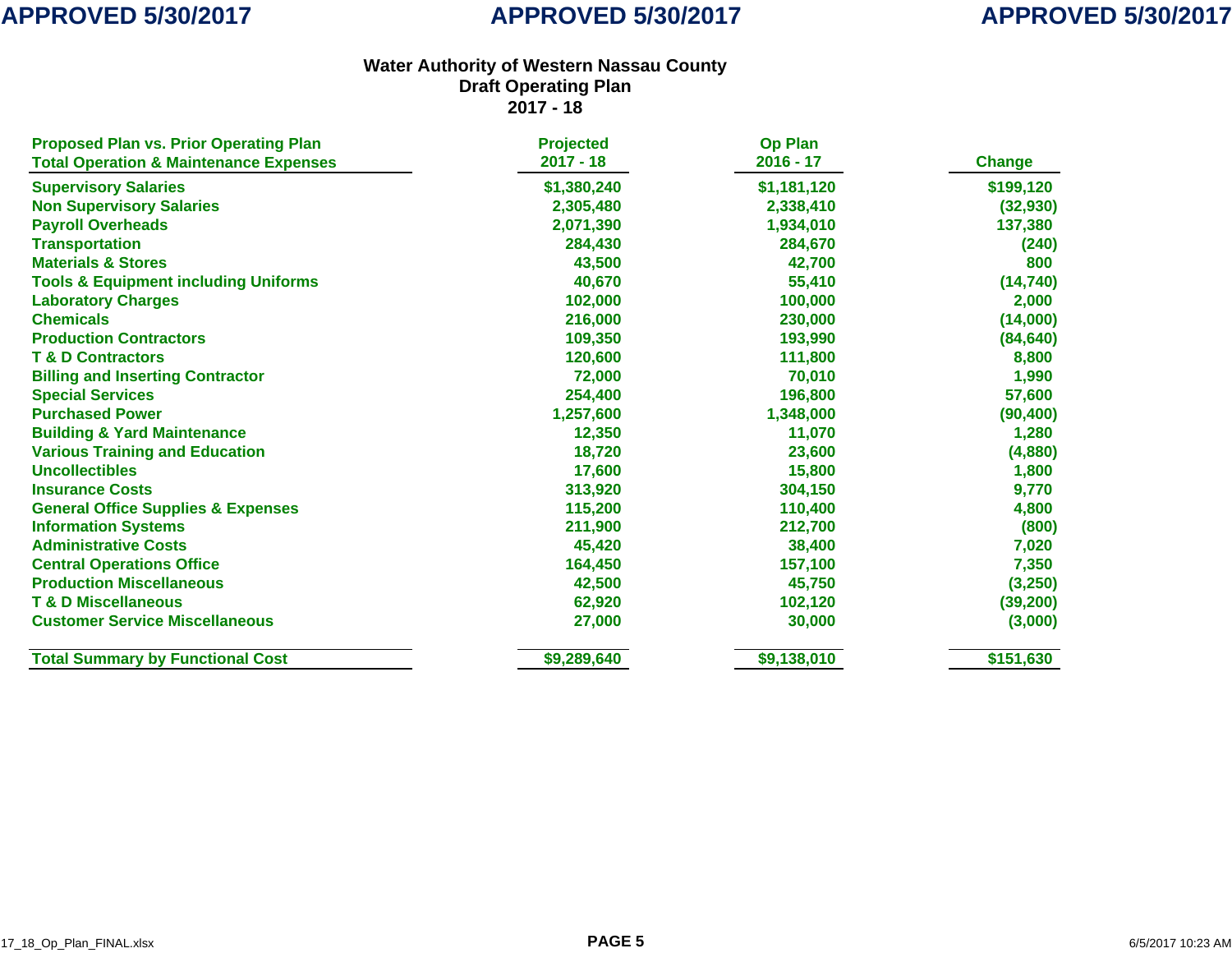| <b>Proposed Plan vs. Prior Operating Plan</b><br><b>Production Expenses</b> | <b>Projected</b><br>$2017 - 18$ | <b>Op Plan</b><br>$2016 - 17$ | <b>Change</b> |
|-----------------------------------------------------------------------------|---------------------------------|-------------------------------|---------------|
| (Source of Supply, Pumping and Water Treatment Expenses)                    |                                 |                               |               |
| <b>Supervisory Salaries</b>                                                 | \$454,300                       | \$401,700                     | \$52,600      |
| <b>Non Supervisory Salaries</b>                                             | 765,720                         | 728,620                       | 37,100        |
| <b>Payroll Overheads - Production</b>                                       | 685,650                         | 621,120                       | 64,530        |
| <b>Transportation</b>                                                       | 138,540                         | 134,390                       | 4,150         |
| <b>Materials</b>                                                            | 100                             | 2,700                         | (2,600)       |
| <b>Tools &amp; Equipment including Uniforms</b>                             | 21,660                          | 27,170                        | (5, 510)      |
| <b>Laboratory Charges</b>                                                   | 102,000                         | 100,000                       | 2,000         |
| <b>Chemicals</b>                                                            | 216,000                         | 230,000                       | (14,000)      |
| <b>Contractors:</b>                                                         |                                 |                               |               |
| <b>Pump Repairs &amp; Maintenance</b>                                       | 80,700                          | 83,350                        | (2,650)       |
| <b>Structures and Improvements</b>                                          |                                 | 84,990                        | (84,990)      |
| <b>Water Treatment</b>                                                      | 16,400                          | 16,400                        |               |
| <b>VOC Towers Maintenance</b>                                               | 12,250                          | 9,250                         | 3,000         |
| <b>Purchased Power</b>                                                      | 1,257,600                       | 1,348,000                     | (90, 400)     |
| <b>Snow Removal &amp; Ground Maintenance</b>                                | 10,350                          | 9,070                         | 1,280         |
| <b>Miscellaneous Voucher Purchases:</b>                                     |                                 |                               |               |
| <b>Pumping Equipment</b>                                                    | 27,500                          | 29,500                        | (2,000)       |
| <b>Structures &amp; Improvements</b>                                        | 15,000                          | 15,000                        |               |
| <b>Water Treatment Supplies</b>                                             |                                 | 1,250                         | (1, 250)      |
| <b>Total Production Expenses</b>                                            | \$3,803,770                     | \$3,842,510                   | (\$38,740)    |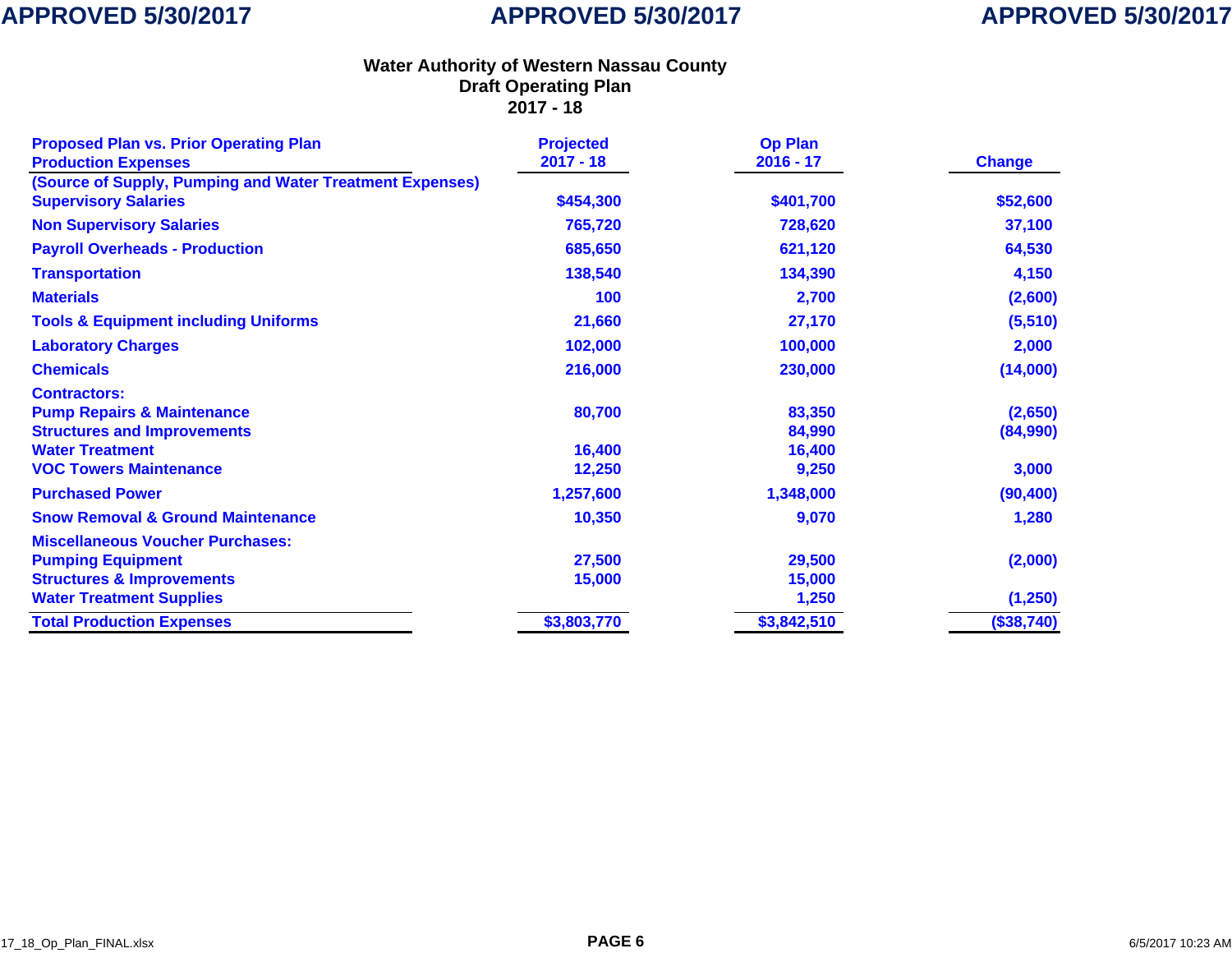| <b>Proposed Plan vs. Prior Operating Plan</b><br><b>Transmission &amp; Distribution Expenses</b>           | <b>Projected</b><br>$2017 - 18$ | <b>Op Plan</b><br>$2016 - 17$ | <b>Change</b> |
|------------------------------------------------------------------------------------------------------------|---------------------------------|-------------------------------|---------------|
| <b>Supervisory Salaries</b>                                                                                | \$178,300                       | \$153,910                     | \$24,390      |
| <b>Non Supervisory Salaries</b>                                                                            | 893,740                         | 901,930                       | (8, 190)      |
| <b>Payroll Overheads - T &amp; D</b>                                                                       | 602,500                         | 580,190                       | 22,310        |
| <b>Transportation</b>                                                                                      | 118,730                         | 123,360                       | (4,630)       |
| <b>Materials</b>                                                                                           | 43,400                          | 40,000                        | 3,400         |
| <b>Tools &amp; Equipment including Uniforms</b>                                                            | 15,070                          | 22,970                        | (7,900)       |
| <b>Contractor Charges:</b><br><b>Paving Contractors</b>                                                    | 59,600                          | 53,800                        | 5,800         |
| <b>Mark Out Contractors</b>                                                                                | 61,000                          | 58,000                        | 3,000         |
| <b>Carting Refuse From Station 44</b>                                                                      | 7,500                           | 7,500                         |               |
| <b>Engineering Services</b>                                                                                | 20,000                          | 20,000                        |               |
| <b>Miscellaneous Voucher Purchases:</b><br><b>Removing &amp; Resetting Meters</b><br><b>Boring Samples</b> | 2,300<br>2,000                  | 2,000<br>2,000                | 300           |
| <b>T &amp; D - Maintenance</b>                                                                             |                                 |                               |               |
| <b>Mains</b>                                                                                               | 31,250                          | 57,300                        | (26, 050)     |
| <b>Services</b>                                                                                            | 18,670                          | 28,420                        | (9,750)       |
| <b>Hydrants</b>                                                                                            | 1,200                           | 4,900                         | (3,700)       |
| <b>Total Transmission &amp; Distribution Expenses</b>                                                      | \$2,055,260                     | \$2,056,280                   | (\$1,020)     |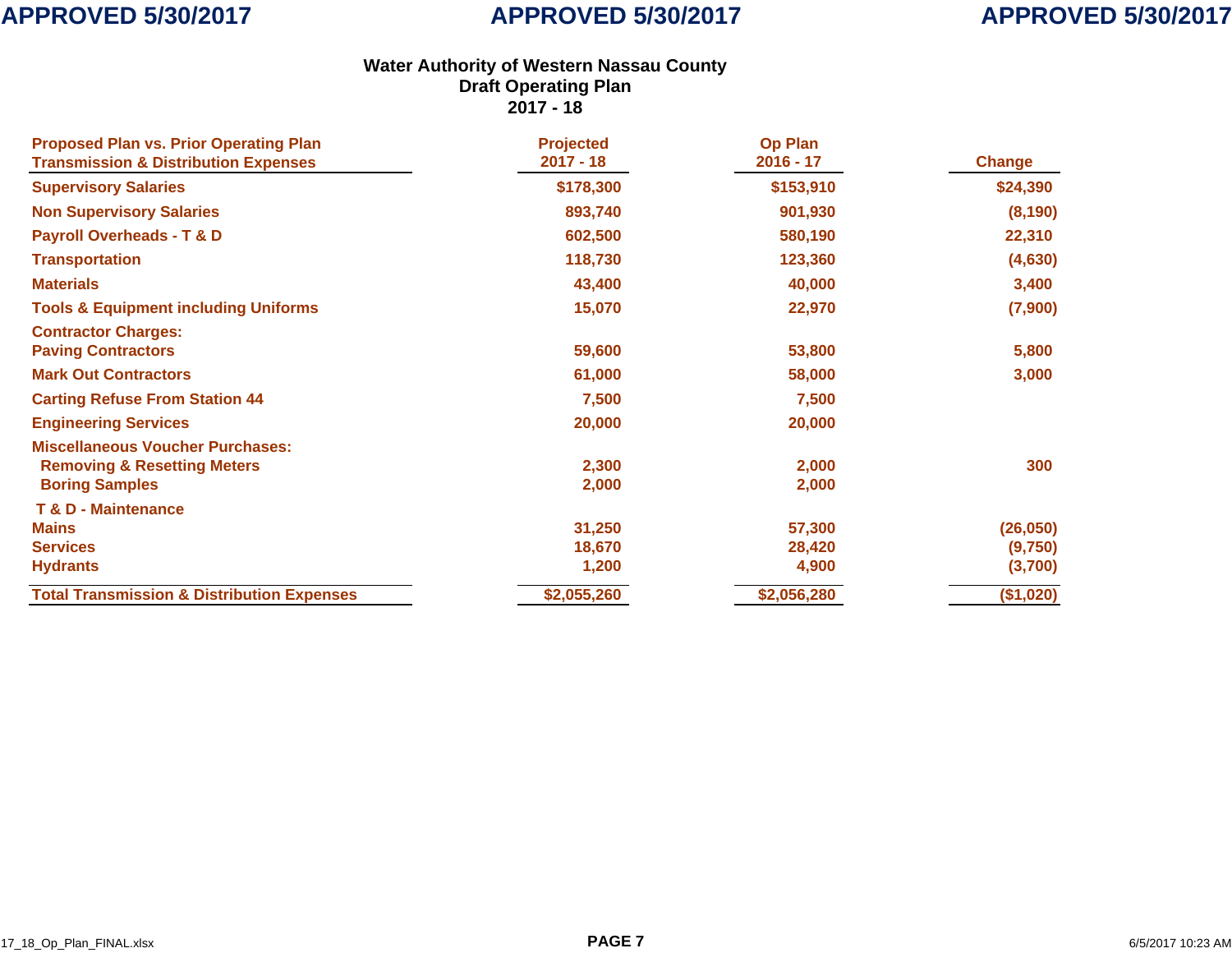# **APPROVED 5/30/2017**

| <b>Proposed Plan vs. Prior Operating Plan</b><br><b>Customer Service Expenses</b>                                                                                        | <b>Projected</b><br>$2017 - 18$ | <b>Op Plan</b><br>$2016 - 17$ | <b>Change</b>           |
|--------------------------------------------------------------------------------------------------------------------------------------------------------------------------|---------------------------------|-------------------------------|-------------------------|
| <b>Supervisory Salaries - Office</b>                                                                                                                                     | \$182,110                       | \$123,870                     | \$58,240                |
| <b>Non Supervisory Salaries</b>                                                                                                                                          | 444,670                         | 558,480                       | (113, 810)              |
| <b>Payroll Overheads - Customer Service</b>                                                                                                                              | 352,250                         | 374,960                       | (22, 710)               |
| <b>Transportation</b>                                                                                                                                                    | 18,100                          | 19,420                        | (1, 320)                |
| <b>Materials</b>                                                                                                                                                         |                                 |                               |                         |
| <b>Tools &amp; Equipment including Uniforms</b>                                                                                                                          | 2,990                           | 4,470                         | (1,480)                 |
| <b>Information Systems:</b><br><b>MUPS Software Maintenance &amp; Support</b><br><b>Info Systems Equipment Maintenance</b><br><b>Miscellaneous Data Processing Costs</b> | 121,800<br>83,500<br>6,600      | 121,000<br>82,400<br>9,300    | 800<br>1,100<br>(2,700) |
| <b>Uncollectibles</b>                                                                                                                                                    | 17,600                          | 15,800                        | 1,800                   |
| <b>Billing and Inserting Contractor</b>                                                                                                                                  | 72,000                          | 70,010                        | 1,990                   |
| <b>Annual Water Supply Statement</b><br><b>Rights &amp; Responsibility Brochure</b>                                                                                      | 10,200                          | 10,100                        | 100                     |
| <b>Customer Outreach</b>                                                                                                                                                 | 5,000                           | 5,000                         |                         |
| <b>Miscellaneous Voucher Purchases:</b><br><b>Meter Reading</b><br><b>Billing &amp; Accounting</b>                                                                       | 5,500<br>21,500                 | 6,900<br>23,100               | (1,400)<br>(1,600)      |
| <b>Total Customer Service Expenses</b>                                                                                                                                   | \$1,343,820                     | \$1,424,810                   | (\$80,990)              |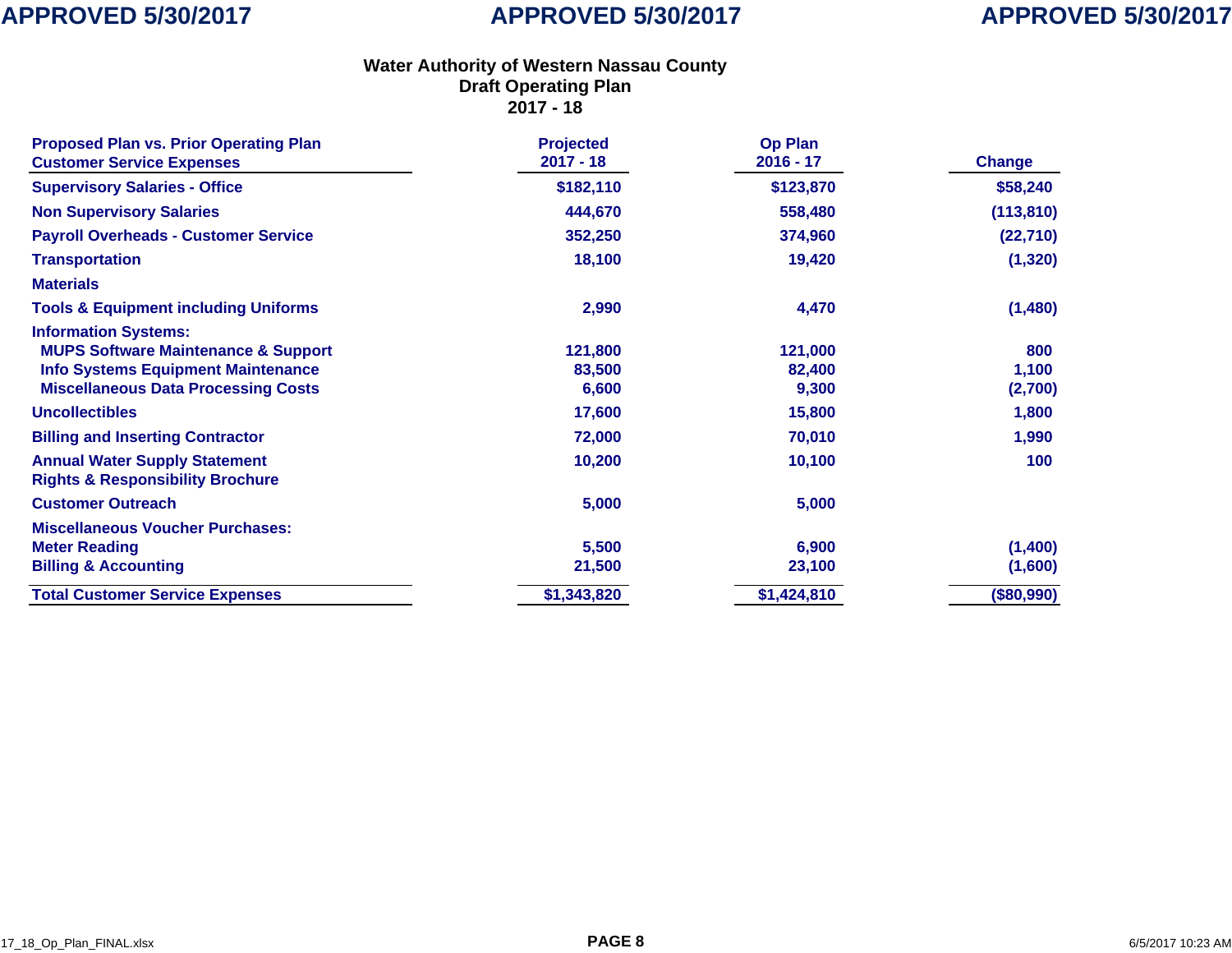| <b>Proposed Plan vs. Prior Operating Plan</b><br><b>Administrative &amp; General Expenses</b> | <b>Projected</b><br>$2017 - 18$ | <b>Op Plan</b><br>$2016 - 17$ | <b>Change</b> |
|-----------------------------------------------------------------------------------------------|---------------------------------|-------------------------------|---------------|
| <b>Supervisory Salaries</b>                                                                   | \$530,120                       | \$466,930                     | \$63,190      |
| <b>Chairman Salary</b>                                                                        | 35,410                          | 34,710                        | 700           |
| <b>Non Supervisory Salaries</b>                                                               | 201,350                         | 149,380                       | 51,970        |
| <b>Payroll Overheads - Administrative</b>                                                     | 430,990                         | 357,740                       | 73,250        |
| <b>Transportation</b>                                                                         | 9,060                           | 7,500                         | 1,560         |
| <b>Tools &amp; Equipment including Uniforms</b><br><b>Materials</b>                           | 950                             | 800                           | 150           |
| <b>Legal Services</b>                                                                         | 175,000                         | 125,000                       | 50,000        |
| <b>Investment Consultant</b>                                                                  | 7,500                           |                               | 7,500         |
| <b>Audit &amp; Actuarial Fees</b>                                                             | 36,700                          | 36,700                        |               |
| <b>General Liability Insurance</b>                                                            | 232,050                         | 223,140                       | 8,910         |
| <b>Property Insurance</b>                                                                     | 81,870                          | 81,010                        | 860           |
| <b>Building &amp; Yard Maintenance</b>                                                        | 2,000                           | 2,000                         |               |
| <b>Central Operations Office:</b>                                                             |                                 |                               |               |
| <b>Lease Payments</b>                                                                         |                                 |                               |               |
| <b>Property Taxes</b>                                                                         |                                 |                               |               |
| <b>Office Repairs &amp; Lease Requirements</b>                                                |                                 |                               |               |
| <b>Electric &amp; Heating</b>                                                                 | 116,050                         | 115,500                       | 550           |
| <b>Cleaning Service</b>                                                                       | 20,200                          | 20,400                        | (200)         |
| <b>Carting Refuse Costs</b>                                                                   | 3,300                           | 3,300                         |               |
| <b>HVAC Maintenance Contract</b>                                                              | 22,400                          | 15,400                        | 7,000         |
| <b>Fire Inspections</b>                                                                       | 1,200                           | 1,200                         |               |
| <b>Pest Control</b>                                                                           | 1,300                           | 1,300                         |               |
| <b>Administrative Voucher Charges:</b>                                                        |                                 |                               |               |
| <b>Various Training and Education</b>                                                         | 8,420                           | 13,300                        | (4,880)       |
| <b>Industry Related Conferences/Meetings</b>                                                  | 10,300                          | 10,300                        |               |
| <b>Telephone Charges</b>                                                                      | 75,500                          | 70,700                        | 4,800         |
| <b>Office Postage</b>                                                                         | 17,000                          | 17,000                        |               |
| <b>Office Machine Supplies/Expense</b>                                                        | 22,700                          | 22,700                        |               |
| <b>Dues, Memberships &amp; Licenses</b>                                                       | 13,590                          | 13,790                        | (200)         |
| <b>Public/Legal Notices</b>                                                                   | 9,100                           | 7,700                         | 1,400         |
| <b>Bond Trustee Fees</b>                                                                      | 8,700                           | 8,700                         |               |
| <b>Employee Programs</b>                                                                      | 8,630                           | 5,610                         | 3,020         |
| <b>Miscellaneous Administrative</b>                                                           | 5,400                           | 2,600                         | 2,800         |
| <b>Total Administrative &amp; General Expenses</b>                                            | \$2,086,790                     | \$1,814,410                   | \$272,380     |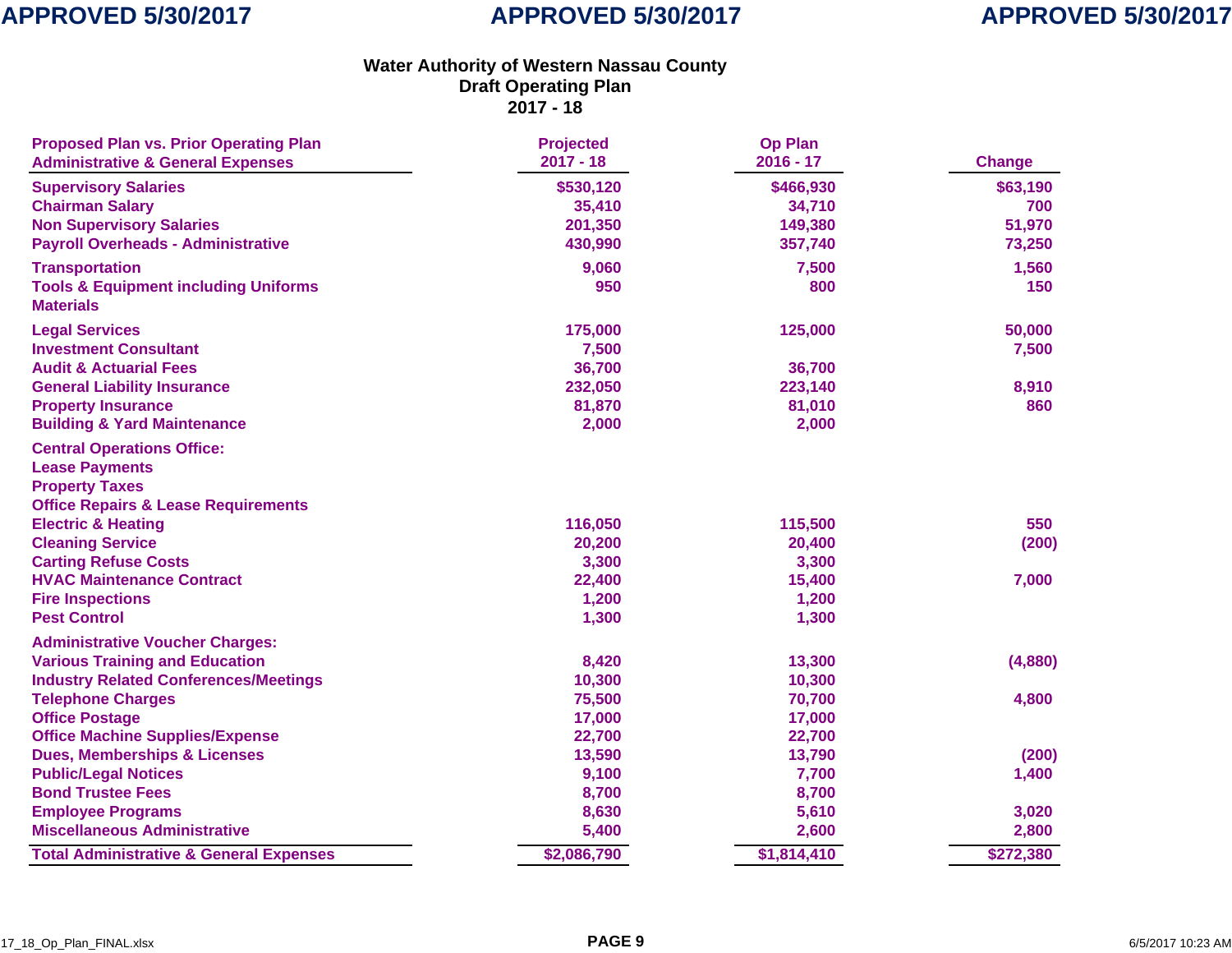| <b>Comparison to Prior Fiscal Year</b>            | <b>Projected</b> | <b>Actual</b>  |               |
|---------------------------------------------------|------------------|----------------|---------------|
| <b>Total Operation &amp; Maintenance Expenses</b> | $2017 - 18$      | <b>FY 2016</b> | <b>Change</b> |
| <b>Supervisory Salaries</b>                       | \$1,380,240      | \$1,126,539    | \$253,701     |
| <b>Non Supervisory Salaries</b>                   | 2,305,480        | 2,243,385      | 62,095        |
| <b>Payroll Overheads</b>                          | 2,071,390        | 1,775,409      | 295,981       |
| <b>Transportation</b>                             | 284,430          | 263,473        | 20,957        |
| <b>Materials &amp; Stores</b>                     | 43,500           | 96,302         | (52, 802)     |
| <b>Tools &amp; Equipment including Uniforms</b>   | 40,670           | 52,052         | (11, 382)     |
| <b>Laboratory Charges</b>                         | 102,000          | 105,648        | (3,648)       |
| <b>Chemicals</b>                                  | 216,000          | 290,710        | (74, 710)     |
| <b>Production Contractors</b>                     | 109,350          | 1,670          | 107,680       |
| <b>T &amp; D Contractors</b>                      | 120,600          | 198,476        | (77, 876)     |
| <b>Billing and Inserting Contractor</b>           | 72,000           | 65,406         | 6,594         |
| <b>Special Services</b>                           | 254,400          | 193,164        | 61,236        |
| <b>Purchased Power</b>                            | 1,257,600        | 1,198,568      | 59,032        |
| <b>Building &amp; Yard Maintenance</b>            | 12,350           | 82,134         | (69, 784)     |
| <b>Various Training and Education</b>             | 18,720           | 330            | 18,390        |
| <b>Uncollectibles</b>                             | 17,600           | 25,188         | (7, 588)      |
| <b>Insurance Costs</b>                            | 313,920          | 329,122        | (15,202)      |
| <b>General Office Supplies &amp; Expenses</b>     | 115,200          | 113,982        | 1,218         |
| <b>Information Systems</b>                        | 211,900          | 117,717        | 94,183        |
| <b>Administrative Costs</b>                       | 45,420           | 27,137         | 18,283        |
| <b>Central Operations Office</b>                  | 164,450          | 256,950        | (92, 500)     |
| <b>Production Miscellaneous</b>                   | 42,500           | 21,189         | 21,311        |
| <b>T &amp; D Miscellaneous</b>                    | 62,920           | 18,348         | 44,572        |
| <b>Customer Service Miscellaneous</b>             | 27,000           | 25,130         | 1,870         |
| <b>Total Summary by Functional Cost</b>           | \$9,289,640      | \$8,628,029    | \$661,611     |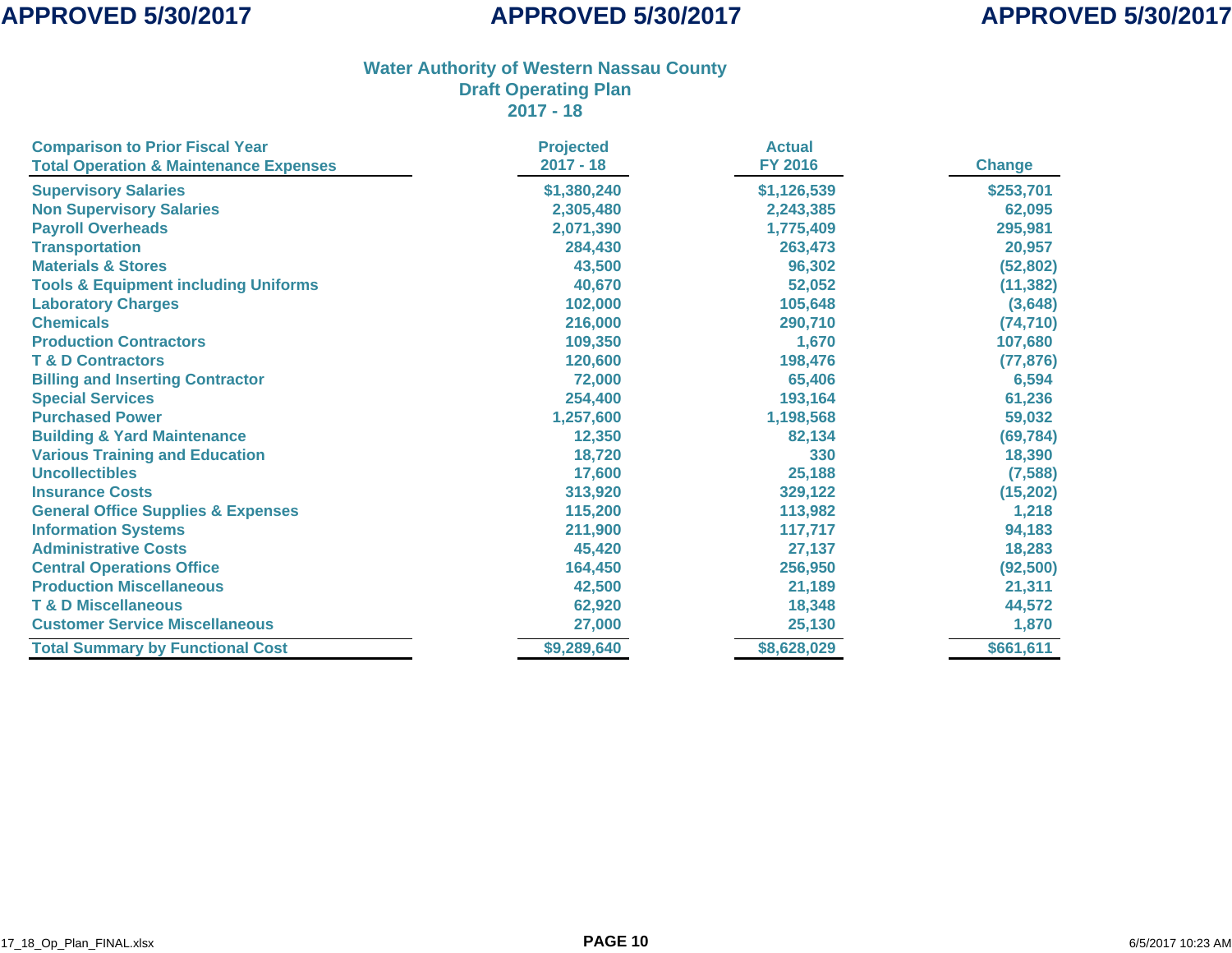## **APPROVED 5/30/2017**

## **APPENDIX A**

#### **Water Authority of Western Nassau County Draft Operating Plan 2017 - 18**

| <b>Breakdown of Required Revenue by Element</b> |                                   |                                   |           |  |  |
|-------------------------------------------------|-----------------------------------|-----------------------------------|-----------|--|--|
| Category                                        | <b>Fiscal Year</b><br>$2017 - 18$ | <b>Fiscal Year</b><br>$2016 - 17$ | Change    |  |  |
| <b>Operating Revenues:</b>                      | \$18,371,500                      | \$18,377,000                      | (\$5,500) |  |  |
| <b>Operation &amp; Maintenance Expenses:</b>    |                                   |                                   |           |  |  |
| Labor                                           | 3,685,720                         | 3,519,530                         | 166,190   |  |  |
| <b>Employee Benefits</b>                        | 2,071,390                         | 1,934,010                         | 137,380   |  |  |
| <b>Power</b>                                    | 1,257,600                         | 1,348,000                         | (90, 400) |  |  |
| <b>Office Operations</b>                        | 491.550                           | 480,200                           | 11,350    |  |  |
| <b>Transportation, Tools &amp; Materials</b>    | 380,950                           | 393,850                           | (12,900)  |  |  |
| <b>Chemicals</b>                                | 216,000                           | 230,000                           | (14,000)  |  |  |
| <b>Insurance</b>                                | 313,920                           | 304,150                           | 9,770     |  |  |

**Contractors 658,350 672,600 (14,250)**

| Other O&M                                | 214,160      | 255,670      | (41,510)   |
|------------------------------------------|--------------|--------------|------------|
| <b>Total Operation &amp; Maintenance</b> | 9,289,640    | 9,138,010    | 151,630    |
| <b>Financing Activity</b>                |              |              |            |
| <b>Interest &amp; Other Income</b>       | 767,200      | 673,200      | 94,000     |
| <b>Debt Requirements:</b>                |              |              |            |
| <b>Interest Expense</b>                  | 4,954,900    | 5,061,800    | (106, 900) |
| <b>Principal Repayment</b>               | 2,380,000    | 2,280,000    | 100,000    |
| <b>Total Debt Service</b>                | 7,334,900    | 7,341,800    | (6,900)    |
| <b>Required Return on Debt</b>           | 2,864,160    | 2,570,390    | 293,770    |
| <b>Required Debt Coverage</b>            | 10,199,060   | 9,912,190    | 286,870    |
| <b>Total Revenue Before Adjustments</b>  | 18,721,500   | 18,377,000   | 344,500    |
| <b>Revenue Adjustments</b>               | (350,000)    | (5,500)      | (344, 500) |
| <b>Total Revenue Required</b>            | \$18,371,500 | \$18,371,500 |            |
|                                          |              |              |            |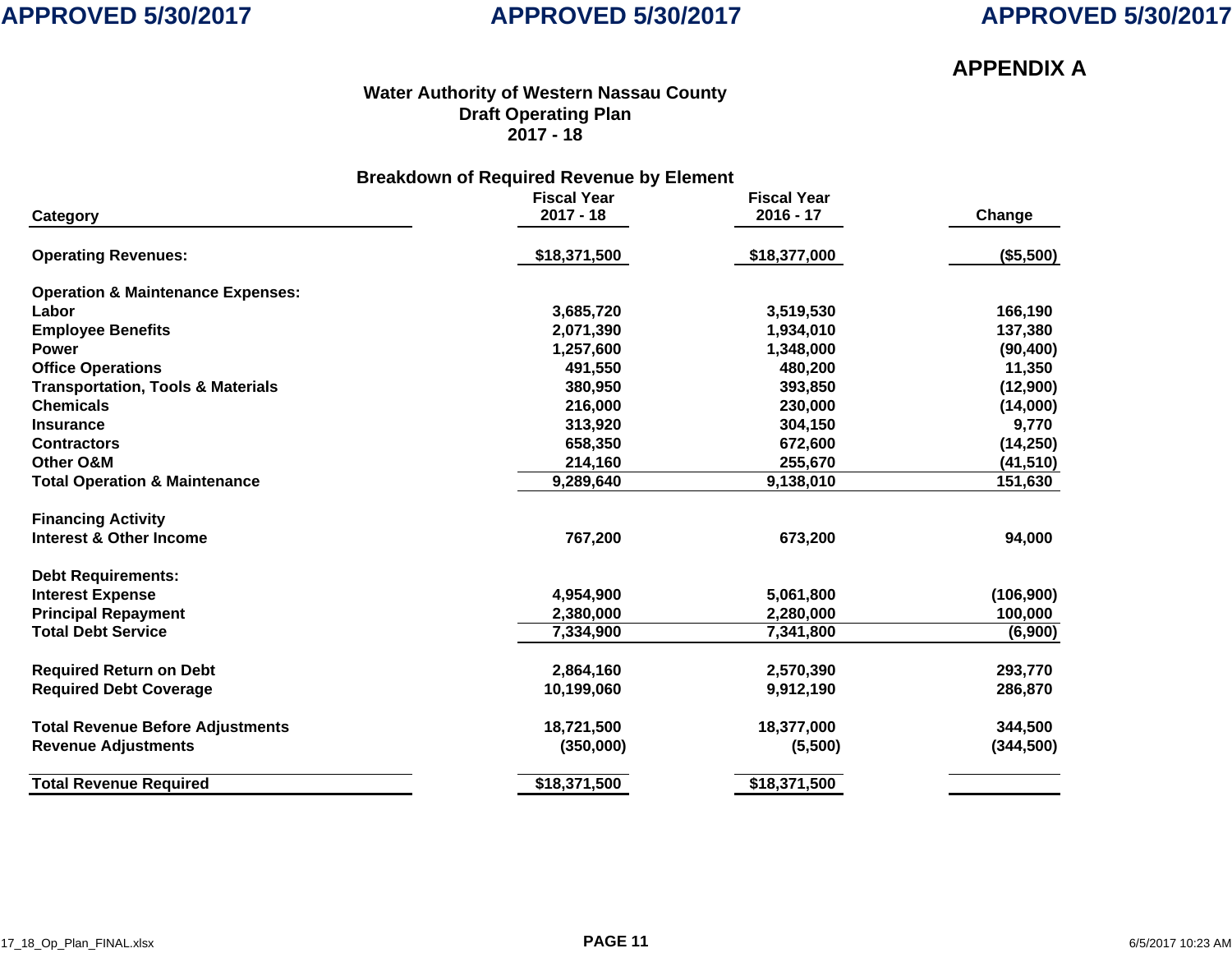

## **APPROVED 5/30/2017**

## **APPENDIX B**

### **Water Authority of Western Nassau County Draft Operating Plan 2017 - 18**

### **Summary of Change in Revenue Requirement**

| <b>Change in Water Service Revenues</b>             |              |           |
|-----------------------------------------------------|--------------|-----------|
| Water Revenue per last Operating Plan               | \$17,802,500 |           |
| <b>Water Revenues Projected per Tariffs</b>         | 18,048,000   |           |
| <b>Change in Water Service Revenues</b>             | 245,500      |           |
| <b>Change in Miscellaneous Revenue</b>              | 249,000      |           |
|                                                     | 494,500      |           |
| <b>Revenue Change by Category</b>                   |              |           |
| <b>Change in Residential Revenue</b>                | 5,810        |           |
| <b>Change in Commercial Revenue</b>                 | 236,630      |           |
| <b>Change in Other Revenue</b>                      | (247,940)    |           |
| <b>Change in Revenues</b>                           | (5,500)      |           |
| <b>Change in Revenue Requirement</b>                |              |           |
| <b>Additional Revenue due to Revenue Forecast</b>   | 5,500        | 0.03%     |
| <b>Additional Revenue due to Operating Activity</b> | 151,630      | 0.84%     |
| <b>Additional Revenue due to Financing Activity</b> | (157, 130)   | $-0.87\%$ |
| <b>Revenue Shortfall</b>                            |              |           |
| <b>Change in Rate Stabilization</b>                 | 452,000      | 2.50%     |
| <b>Required Rate Increase</b>                       | \$452,000    | 2.50%     |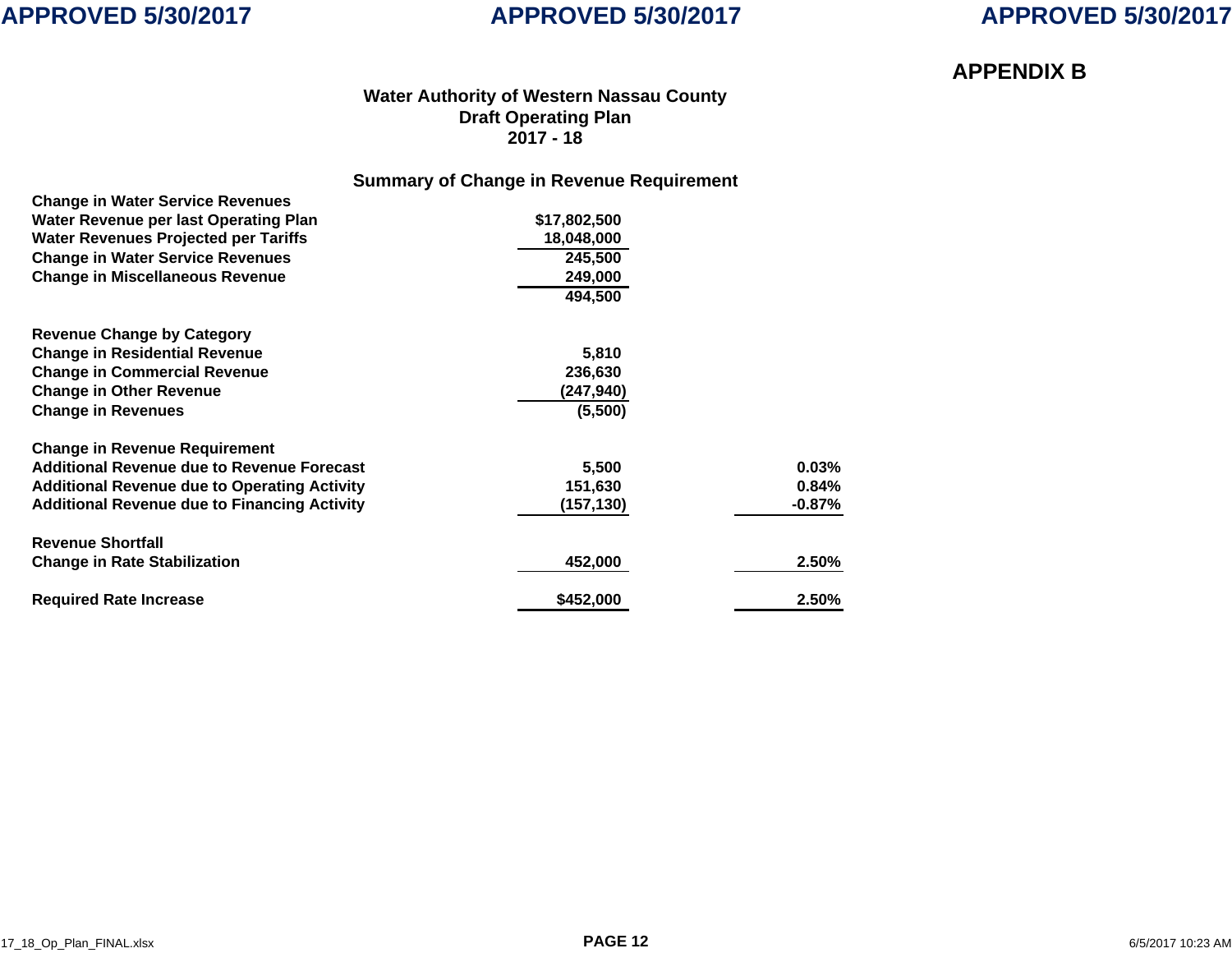|                                                      | <b>WATER AUTHORITY OF WESTERN NASSAU COUNTY</b> |         |                  |                  |  |  |
|------------------------------------------------------|-------------------------------------------------|---------|------------------|------------------|--|--|
|                                                      | <b>PROPOSED TARIFF RATES</b>                    |         |                  |                  |  |  |
|                                                      | <b>Operating Plan</b>                           |         |                  |                  |  |  |
|                                                      | <b>Summary of Revenue Requirement</b>           |         |                  |                  |  |  |
|                                                      |                                                 |         |                  |                  |  |  |
|                                                      |                                                 |         | <b>OLD RATES</b> | <b>NEW RATES</b> |  |  |
|                                                      |                                                 |         | $2014 - 15$      | $2015 - 16$      |  |  |
|                                                      |                                                 |         |                  |                  |  |  |
| <b>IMETER RESIDENTIAL - Service Classification 1</b> |                                                 |         |                  | 2.50%            |  |  |
| METER COMMERCIAL - Service Classification 2          |                                                 |         |                  | 2.50%            |  |  |
|                                                      | <b>Minimum Charge - Quarterly</b>               |         |                  |                  |  |  |
|                                                      | 5/8"                                            |         | \$44.38          | \$45.49          |  |  |
|                                                      | 3/4"                                            |         | \$66.57          | \$68.24          |  |  |
|                                                      | 1"                                              |         | \$110.95         | \$113.73         |  |  |
|                                                      | 1.5"                                            |         | \$221.90         | \$227.46         |  |  |
|                                                      | 2"                                              |         | \$355.03         | \$363.92         |  |  |
|                                                      | 3"                                              |         | \$710.06         | \$727.84         |  |  |
|                                                      | 4"                                              |         | \$1,109.48       | \$1,137.27       |  |  |
|                                                      | 6"                                              |         | \$2,218.95       | \$2,274.52       |  |  |
|                                                      | 8"                                              |         | \$3,550.32       | \$3,639.24       |  |  |
| Base Rates (per 1,000 gallons)                       |                                                 |         |                  |                  |  |  |
|                                                      | For the first                                   | 9,000   |                  |                  |  |  |
|                                                      | For the next                                    | 96,000  | \$4.060          | \$4.162          |  |  |
|                                                      | All over                                        | 105,000 | \$4.160          | \$4.264          |  |  |
|                                                      | <b>Summer Surcharge</b>                         |         |                  |                  |  |  |
|                                                      |                                                 |         |                  |                  |  |  |
|                                                      |                                                 |         |                  |                  |  |  |
|                                                      |                                                 |         |                  |                  |  |  |
|                                                      |                                                 |         |                  |                  |  |  |